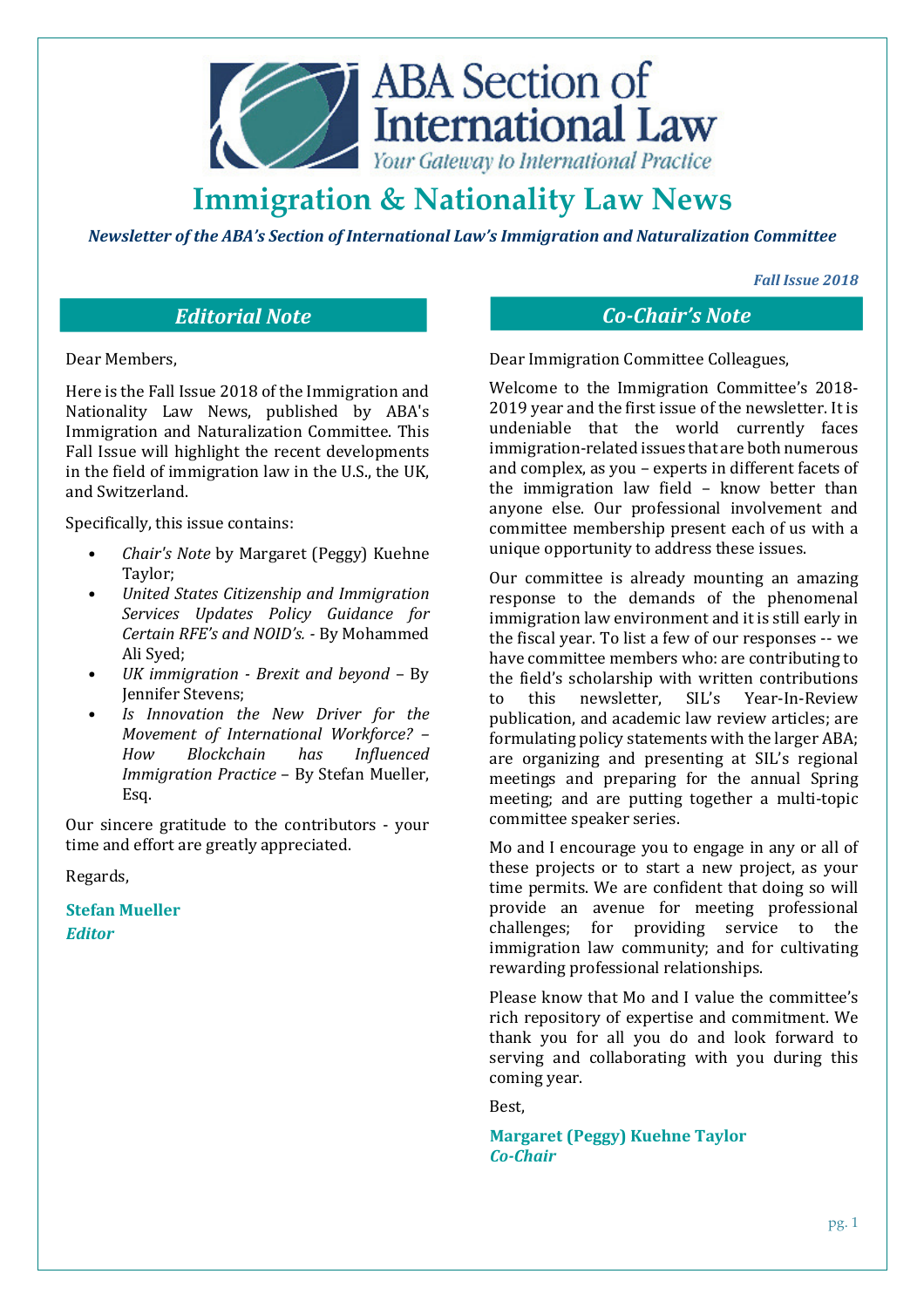

*Newsletter of the ABA's Section of International Law's Immigration and Naturalization Committee* 

*Fall Issue 2018* 

# *Committee Officers*

#### **Co-Chair**

Margaret (Peggy) Kuehne Taylor Mohammad Ali Syed

#### **Vice Chairs**

Jacqueline Bart Poorvi Chothani Kevin Fandl Michelle Jacobson Sergio Karas Noah Klug Stefan Mueller Elissa Pinto Betina Schlossberg Jennifer Stevens Hardeep Sull

#### **Editor**

 $\overline{a}$ 

Stefan Mueller

# *Call for Submissions*

Members can submit articles, practice pointers, professional news and other items that they might think would interest our member base. If any member has just received an award, has been nominated for an award, moved firms, changed roles in the firm, or is speaking at an event, publishing an article, engaging in a volunteer project, or anything else noteworthy please let us know. Please note that all contributions on substantive law and practice pointers should focus on immigration law and practice.

Up until the leadership announces new roles in the committee, please continue to send your contributions to st.mueller@wengervieli.ch.

*United States Citizenship and Immigration Services Updates Policy Guidance for Certain RFE's and NOID's* 

### *By Mohammad Ali Syed*

The U.S. Citizenship and Immigration Service (USCIS) issued a new policy memorandum that went into effect September 11, 2018.<sup>1</sup> Adjudicators will be granted power to authorize statutory denials when necessary without issuing a Request for Evidence (RFE) or Notice of Intent to Deny (NOID) first. This will apply to all applications, petitions and requests. Deferred Action for Childhood Arrivals (DACA) adjudications will be the only exception. Previously, a RFE or NOID would be issued if evidence submitted during the time of filing was not enough to prove eligibility. Only if there was "no possibility" of an approval would a denial then be issued. However, now adjudicators will have the authority to deny a case on "failure to establish eligibility based on lack of required evidence," without first sending a RFE or NOID. Some examples provided by the USCIS of filings that may be denied under this new policy are as follows:

- Waiver applications that are submitted without enough supporting evidence.
- Cases where the required official document or other form of evidence has not been submitted at the time of filing, such as the failing to provide the required Affidavit of Support when filing an Application to Register Permanent Residence.

<sup>1</sup> https://www.uscis.gov/news/news-releases/uscisupdates-policy-guidance-certain-requests-evidence-andnotices-intent-deny.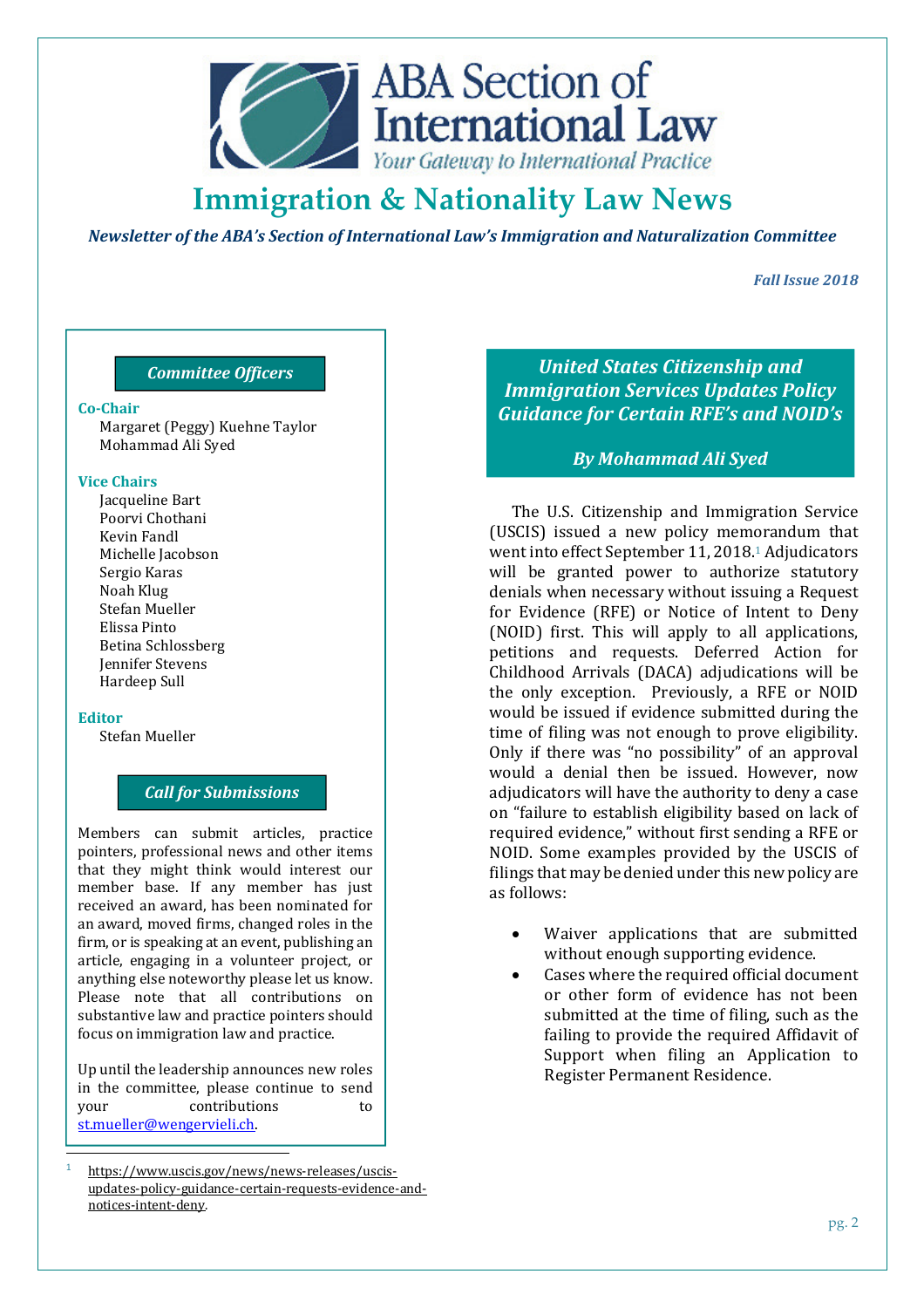

*Newsletter of the ABA's Section of International Law's Immigration and Naturalization Committee* 

### *Fall Issue 2018*

The USCIS has drafted this policy in hopes to deter people from submitting "frivolous or meritless claims that slow down processing for everyone." However, this new guidance now allows for the full discretion of the immigration officer, making the risk for potential denials a real concern.

# **Review of Key Points from the CIS Ombudsman Teleconference highlighting the USCIS' Policy Change on RFE's and NOIDs**

In order to clear up uncertainty and set expectations around the new policy a teleconference was organized with the CIS Ombudsman. Immigration lawyers were able to ask questions and get answers relevant to many of their clients. The call was organized by the American Immigration Lawyers Association. Highlights of The Citizenship and Immigration Services (CIS) Ombudsman Teleconference on September 6, 2018 are provided below. The participants of the teleconference included members of the Department of Homeland Security (DHS), USCIS, and the Office of the CIS Ombudsman.<sup>2</sup>

### **What is this new policy?**

This USCIS Policy update to the issuance of RFE's and NOIDS "restores full discretion to adjudicators to issue denials without first issuing a RFE or NOID on statutory bases." It allows for USCIS officers to deny an application if the initial evidence was not submitted or does not establish eligibility.

This new memo rescinds the previous June 2013 policy memo, which had instructed adjudicators to first issue an RFE if initial evidence

l

was missing or insufficient (unless there was "no possibility" that additional evidence could help).

Along with this new policy, the USCIS has posted new checklists on their website as an operational tool to guide the public on what initial evidence is required for a particular immigration matter. This new checklist must be taken into consideration along with all statutes, regulations, form instructions, etc.

# **When will this policy take effect?**

This new policy took effect on September 11, 2018 and will apply to only applications received by the USCIS on or after September 12, 2018. For any case filed prior to September 12, 2018, it will be reviewed under the prior 2013 policy guidance.

### **Why has this new policy been issued?**

The USCIS claims that the intent of this policy is to discourage "placeholder" or incomplete filings. Under the June 2013 memo, RFE rates in some categories reached as high as 40%. The USCIS felt that this high rate of RFE's issued was a burden on time and resources and that a balance of priorities was needed.

The USCIS does not intend for this new policy to punish applicants and petitioners who have made minor mistakes or misunderstood the evidence required. Rather, it has been put in place to discourage incomplete filings.

### **What does this policy NOT impact?**

This new policy will not impact Refugee and Asylum filings or DACA-related applications. These filings are exempt from this memo.

<sup>2</sup> https://www.aila.org/infonet/cis-ombudsmanteleconference-rfes-noids.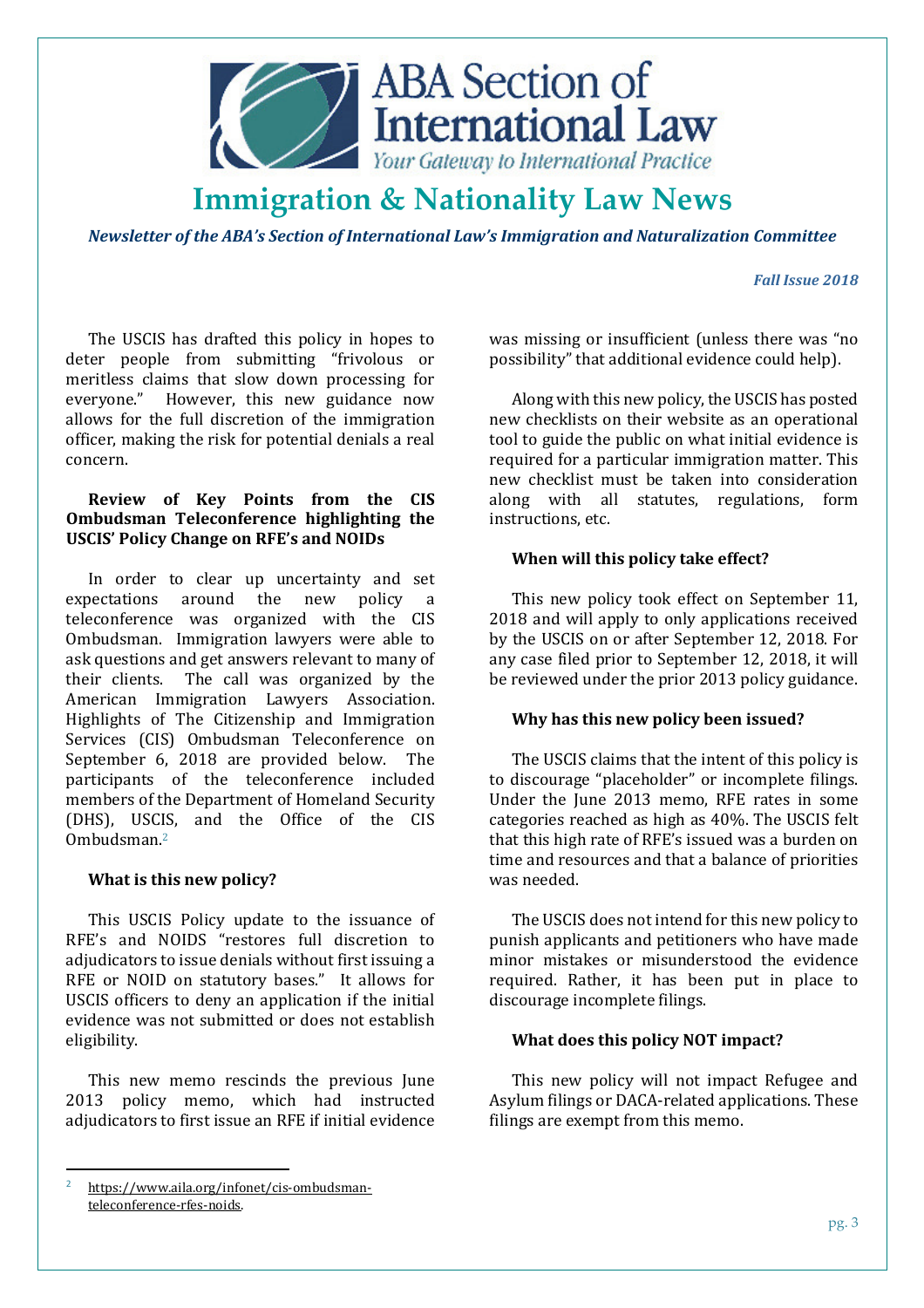

*Newsletter of the ABA's Section of International Law's Immigration and Naturalization Committee* 

*Fall Issue 2018* 

This policy will not change the current process for appeals or impact current appeal or motion rights. If an application is denied in error, such as lack of a document that was actually submitted during the initial filing, stakeholders may file an appeal. The options and process for an appeal remains the same.

# **More About the Process**

Adjudicators will treat all applications with the same respect, whether the person is filing alone or with an attorney. If the filing contains the initial evidence, then the adjudicator will review that evidence. If clarification is needed, then an RFE may be issued. The USCIS will track all RFE's that are issued for initial evidence.

What one needs to submit has not changed. Attorneys should refer to the new checklists, form instructions, regulations etc. to identify what documentation and evidence will be needed when filing. For innocent mistakes (such as missing the page for a publication in an EB1 petition), the USCIS will ask for that information if needed. Officers are being trained not to penalize for small errors, so in the case that you may be missing a few minor items, you may still receive an RFE.

Each USCIS office has their own process for handling cases. Some require supervisory review before a denial is issued, however some offices do not require this. There are currently no specific guidelines regarding supervisory review.

**Note:** USCIS has confirmed that medical examinations are not part of the initial evidence required, and do not need to be submitted at the time of filing for the I-485 adjustment of status application.

### **What is a Statutory Denial?**

A statutory denial is when there is no legal basis for the request.

#### **What is a "Placeholder" Filing?**

A placeholder filing is when the goal of filing the application is for interim benefit. One example of this is a bridge application for an Employment Authorization Document (EAD) while waiting to file an application for another type of work authorization. The "bridge" petition is not the issue; however, the issue is the lack of documentation in the submitted filing just to "get in line."

*Mohammad Ali Syed a business and family immigration attorney who helps his clients to succeed in entering and thriving in the United States of America. Mohammad Ali Syed has founded his own law firm The Syed Law Firm PLLC in 2011 and now works at The Syed Law Firm and at RIAA Barker Gillette. Mohammad Ali Syed can be reached at msyed@syedfirm.com.*

# *UK immigration - Brexit and beyond*

# *By Jennifer Stevens*

With Brexit only four months away are we any clearer on the path ahead for EU nationals and the UK's immigration system? There is still a great deal of uncertainty but some small developments have been made over the past few months.

While the draft Withdrawal Agreement, published in March 2018, is preluded with 'nothing is agreed until everything is agreed', it does provide the most comprehensive plan to date for what EU citizens and their employers should expect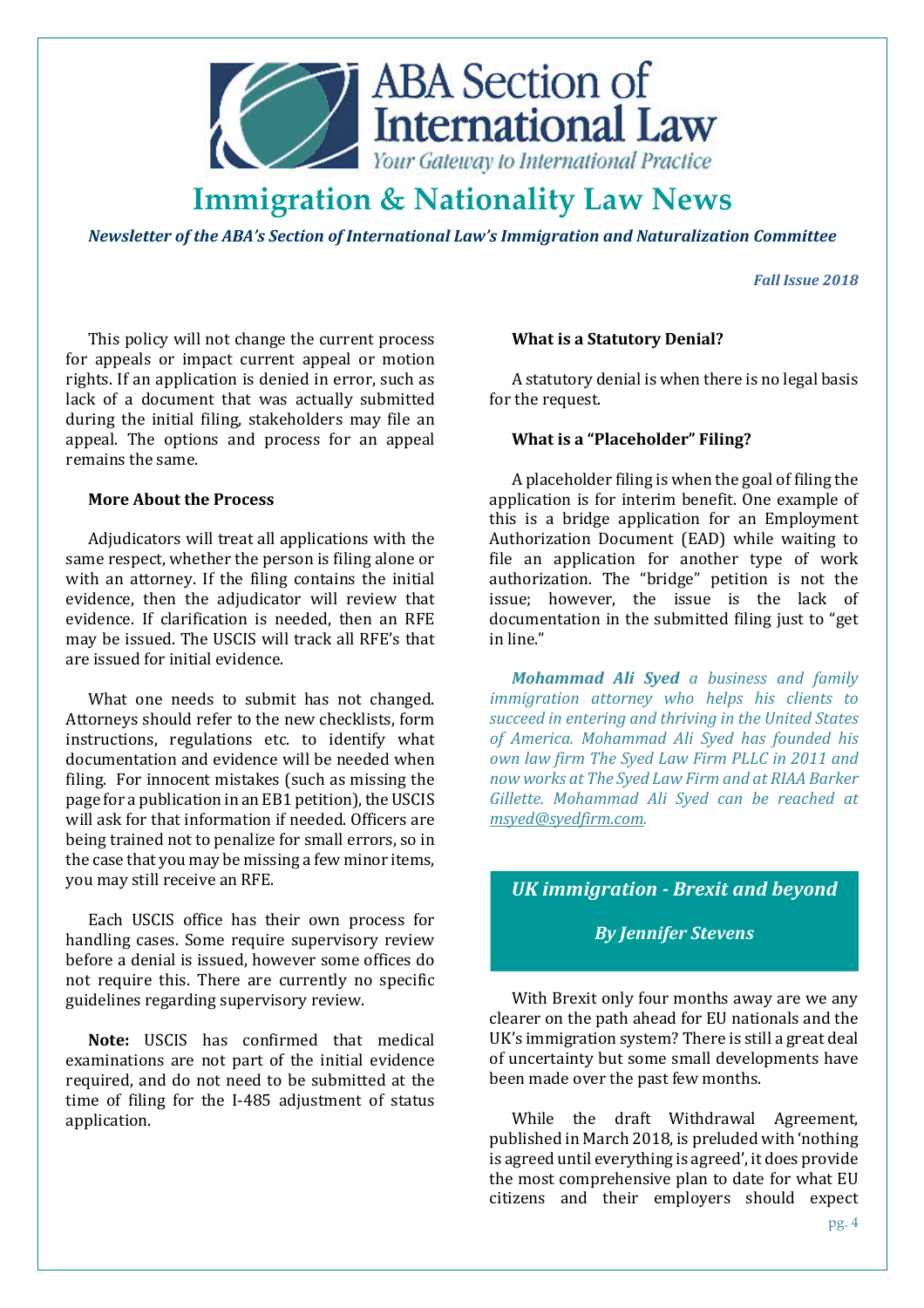

*Newsletter of the ABA's Section of International Law's Immigration and Naturalization Committee* 

### *Fall Issue 2018*

immediately post-Brexit. Key features of the agreement include:

- the transition period following Brexit has been agreed to be between 30 March 2019 and 31 December 2020;
- the cut-off date for the end of free movement has effectively moved to the end of the transition period. This means that EU nationals moving to the UK and UK nationals moving to the EU27 can do so on the basis of free movement rights until 31 December 2020 and may remain after that date under the terms of the Withdrawal Agreement. Similarly, employers would continue to have access to an EU migrant workforce until at least that date;
- EU citizens wishing to remain in the UK after 31 December 2020 must apply for a status document—the deadline for doing so will be no earlier than 30 June 2021;
- family members of EU nationals whose family relationship predates the end of the transition period will be able to join the EU national on EU law terms (less restrictive than UK law); and
- EU arrivals coming to the UK after the end of the transition period are expected to be subject to a new (yet to be determined) immigration system.

The focus has of course been on EU nationals and how Brexit will impact them. We now know the UK Government's position is that EU nationals will not be treated favourably over non EU nationals at the end of the transitional period, so it appears that there will not be specific UK immigration categories for EU nationals. This means that they will need to fit under the UK's Immigration Rules.

The UK Government commissioned The Migration Advisory Committee (MAC), which is an independent public body that advises the

government on migration issues, to report on the current and likely future patterns of EEA migration and the impacts of that migration. The MAC recently published its report. The report is expected to guide the thinking behind the White Paper on the post-Brexit immigration system, which the Government has announced will follow shortly.

Despite calls from business to create a special system for EU nationals, among its recommendations the MAC suggests a single immigration system for EU and non-EU nationals after the end of the transition period.

A particular downside for business will be the increased cost of bringing EU nationals within the Tier 2 employer sponsored system. The MAC recommends that employers should be required to meet the minimum salary levels under Tier 2, as well as pay the additional charges such as the Immigration Skills Charge (ISC) for any newly employed EU nationals after the transition period, as well as the additional charges such as the Immigration Health Surcharge and Home Office application filing fees. The ISC is currently £5,000 for medium and large sponsors for a 5-year sponsorship (in addition to other costs such). This is likely to disproportionately affect small and medium businesses.

The report also recommends that there should be no specific provision for lower-skilled migrants to enter the UK and that Sector-Based schemes should be avoided with the exception of creating a Seasonal Agricultural Workers scheme, which has already been announced.

There are some positive suggested changes however. The MAC also makes the following welcome recommendations:

• abolishing the annual Tier 2 (General) cap which was continuously met for eight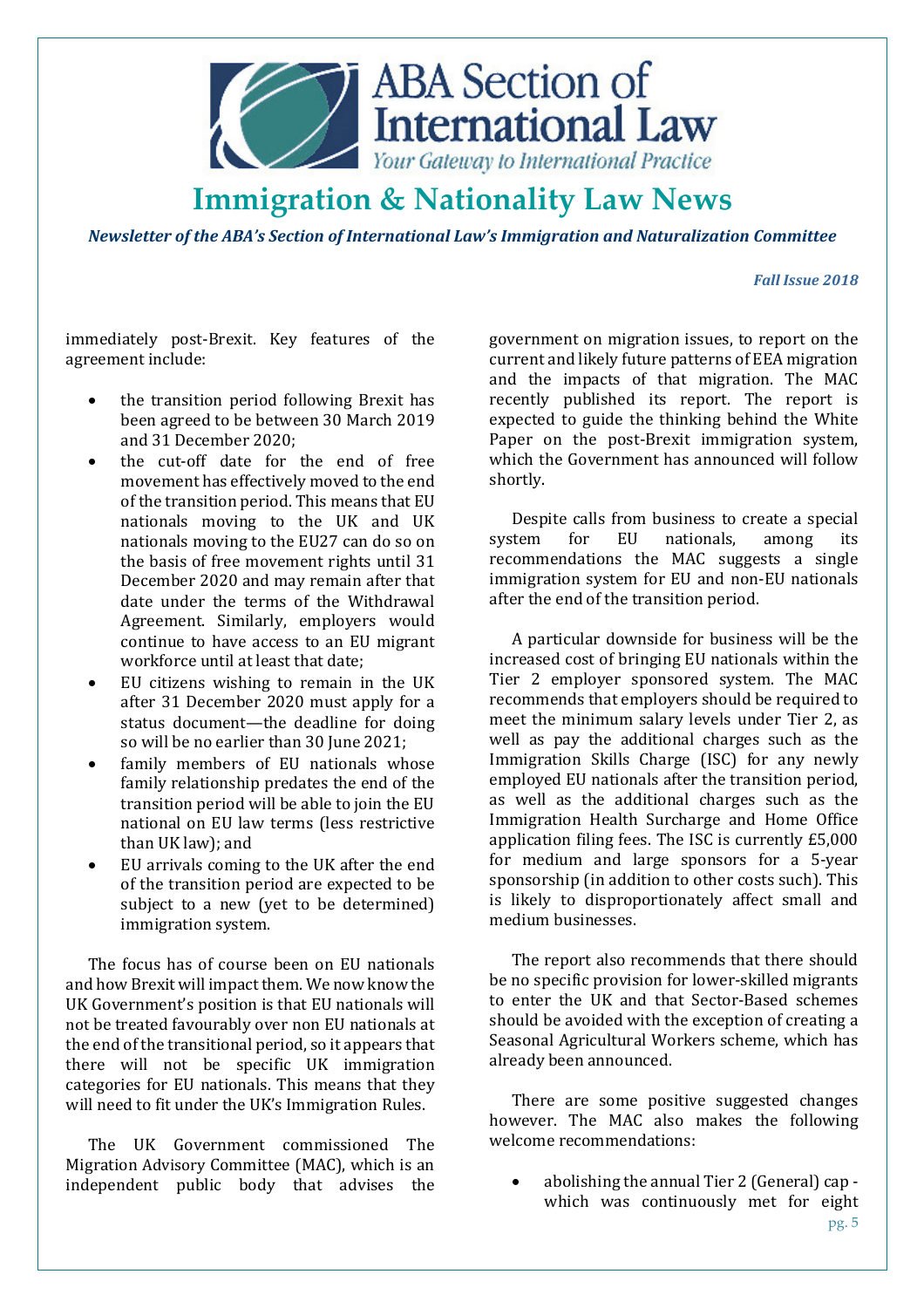

*Newsletter of the ABA's Section of International Law's Immigration and Naturalization Committee* 

*Fall Issue 2018* 

months between December 2017 and July 2018;

- abolishing the Resident Labour Market Test (RLMT) or substantially expanding the exemptions to it, for example by lowering the salary-based exemption from its current level of £159,600 to below £50,000. This would vastly expand the pool of a readily available workforce, as well as cut down delays related to having to re-run genuine advertising to comply with the<br>sponsorship-specific RLMT technical  $s$ ponsorship-specific RLMT requirements for advertising;
- extending the Tier 2 (General) category to include medium-skilled workers at level RQF3 (bringing this down from the current level RQF6 for highly skilled workers). However the MAC advocates retaining the current minimum salary threshold applicable to the present higher skill level scheme - which would mean that many lower level occupations would be unable to access the scheme in any event;
- using the Tier 5 (Youth Mobility Scheme) as a 'backstop' in the event that more migration is required to service the UK economy. This may be done by extending the scheme to nationals of countries with which the UK signs trade deals in the future.

So what will happen if there is a no deal Brexit? It is anticipated that there will still be a transitional period but this is uncertain. However, while writing this article I understand the EU and the UK have agreed the draft text of the final withdrawal agreement therefore a no deal Brexit does appear less likely. The prime minister will now seek ministerial backing for the agreement. The transitional period is one of the contentious issues so watch this space.

*Jennifer Stevens is a Partner at Laura Devine Attorneys in New York. Jennifer Stevens is a UK qualified solicitor and a registered Foreign Legal* 

*Consultant with extensive experience advising on a range of UK immigration applications. Jennifer Stevens can be reached at jennifer.stevens@lauradevine.com.* 

*Is Innovation the New Driver for the Movement of International Workforce? – How Blockchain has Influenced Immigration Practice*

*By Stefan Mueller, Esq.* 

In recent history, many countries around the world have adopted much more restrictive policies with regard to immigration of foreign nationals resulting in a restriction of a free access to specialists across the globe. However, such specialists are needed to develop new ideas and technologies, to improve goods and services, or to increase the efficiency of an existing production – they are needed for innovation. Innovation on the other hand is an essential driver of economic growth of the countries around the world. Therefore, the free access to specialists and thus the free access to innovation should be in the best interest of a country. Nevertheless, recent legislation has put up significant barriers and thus restricted the free access to specialists and, as a result, to innovation.

### **Blockchain**

Amid tendencies to restrict immigration and a move towards an economic nationalism and thus a more nationalistic innovation and as a clear counterbalance to these tendencies blockchain, as the underlying technology of Bitcoin, has risen to prominence and been drawing significant focus from many financial institutions in the industry. Since its inception, the industry has been awash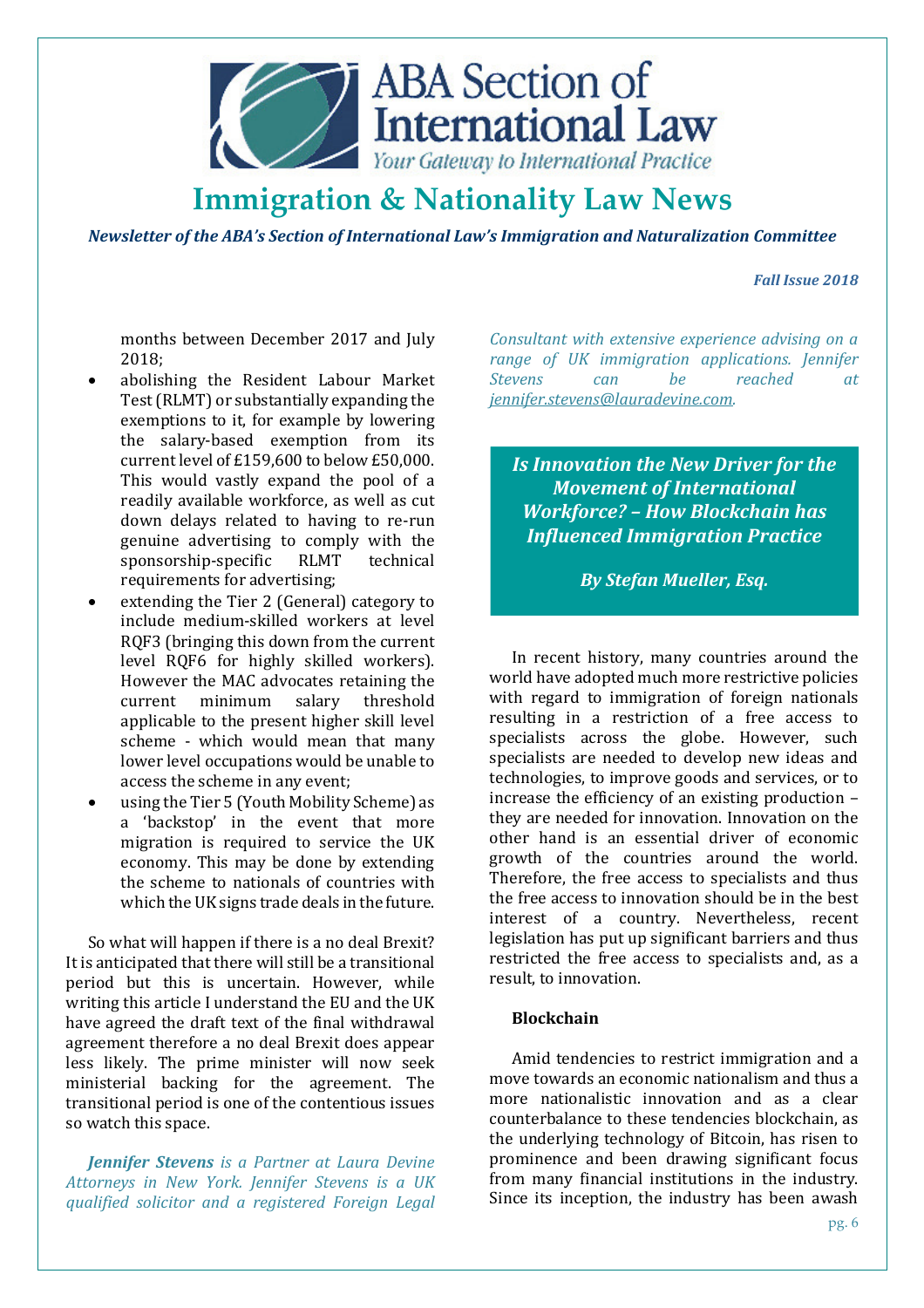

*Newsletter of the ABA's Section of International Law's Immigration and Naturalization Committee* 

#### *Fall Issue 2018*

with the buzz around blockchain and its potential on the financial industry. In short, blockchain is a shared record of all transactions and related information for a particular entity. This shared record – a distributed database – is visible and accessible by all parties with permission to the record. A blockchain comprises an ever-increasing set of transaction data blocks, creating a complete history of transactions.

Because of its unique features, blockchain technology has the potential to be revolutionary, bringing increased speed, trust through transparency and significantly reduced costs in the financial industry and beyond. As businesses and even public sector bodies realize the potential of blockchain-based systems, the demand for expertise to create pilot projects and launch products has grown swiftly across industries.

### **Blockchain Specialists as Experts?**

Experts in using, developing and working with blockchain technology are usually individuals with a broad technical expertise but less of a traditional educational background usually expected for specialists. Blockchain specialists are usually of a particularly young age with no or only limited educational background at universities. They usually focus on their expertise in blockchain at a very young age and thus prioritize the development of blockchain over a traditional education at university.

However, under traditional immigration legislation, immigration is usually restricted to executive personnel, specialists and other qualified individuals with expertise in a certain field of work. These individuals usually have in common that they have concluded studies at a university and collected significant work experience.

As traditional immigration legislation requires applicants to have a substantial educational background, blockchain specialists do not usually qualify as executive personnel, specialists or other qualified individuals due to their lack of work experience and educational background. As a result, strictly applying traditional immigration legislation would preclude the hiring of blockchain specialists. Effectively, this would result in a significant restriction of the free access to such specialists and thus restrict the innovation in that field and, conclusively, economic growth of a country, especially considering the potential of blockchain in the financial industry and beyond.

Yet, the development of new technologies has led to the growth of the world's demand in talented specialists having deep understanding of new spheres. Given that not all countries and regions can boast having a sufficient number of such talents on their local employment markets, they need to find some other solutions, for example, allowing the immigration of specialists irrespective of the requirements set forth by the traditional immigration legislation.

### **Immigration of Blockchain Specialists**

Setting an official precedent, Hong Kong has taken a decision to update the country's immigration policy with a view to attract highly demanded specialists. In August 2018, the Government of the Hong Kong Special Administrative Region released a Talent List that includes eleven professions such as marine engineers, naval architects, or creative industries professionals. Furthermore, Hong Kong is also particularly interested in attracting professionals in Fintech and innovation technology experts in artificial intelligence, robotics, distributed ledger technologies among others. By opening up their immigration policy, Hong Kong hopes to attract specialized individuals from all around the world in order to support the development of Hong Kong as a high-value added and diversified economy, leading Hong Kong's economy into the future.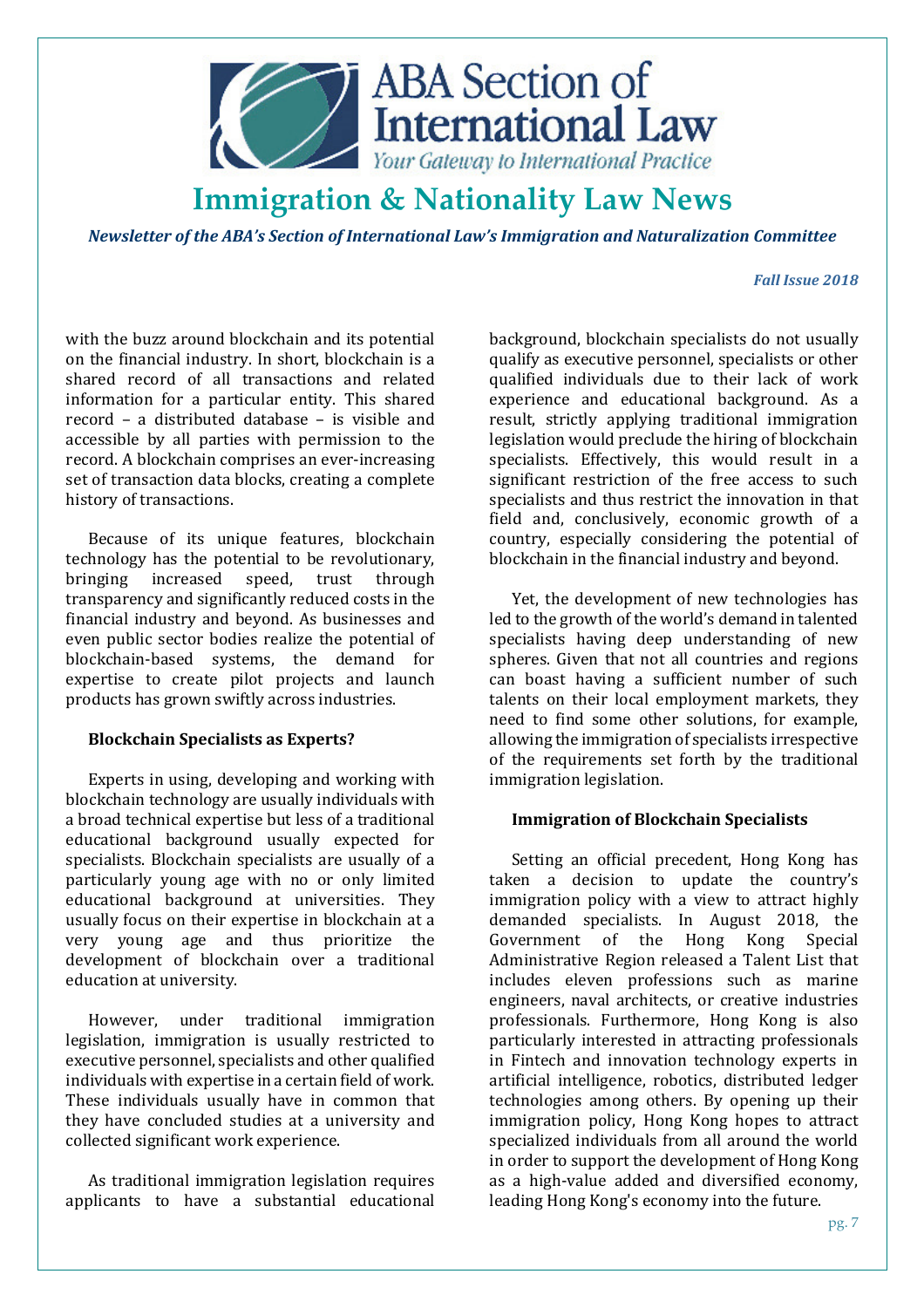

*Newsletter of the ABA's Section of International Law's Immigration and Naturalization Committee* 

### *Fall Issue 2018*

Is the model adopted by the Government of the Hong Kong Special Administrative Region an example to be followed by other countries across the globe in order to boost their economies?

In Switzerland, immigration law traditionally only admits specialists, executive personnel and other qualified individuals, much as legislation from other jurisdiction do. Theoretically, Swiss immigration law would not allow for the immigration of blockchain specialists unless they qualify under the more traditional immigration rules, i.e. having significant educational background and extensive work experience.

Nevertheless, there have been significant movements in Switzerland to support the attraction and immigration of blockchain specialists to boost the innovation and thus economic growth in Switzerland. Switzerland had been a pioneer in attracting blockchain and cryptocurrency companies and particularly in the city of Zug, which has been dubbed the "Crypto Valley" because of the headquarters of many blockchain and cryptocurrency companies. Yet, over the past couple of months, Singapore, Hong Kong, Malta and Liechtenstein have risen and established themselves as blockchain and cryptocurrencies hubs as well threatening the unique position of Switzerland in attracting blockchain and cryptocurrency specialists. How better to advance as a hub for blockchain and cryptocurrency companies other than facilitating the immigration of specialists ensuring that the blockchain and cryptocurrency companies can access the workforce they need in order to develop their products and services. As a result, in Switzerland, even with restrictive immigration legislation, certain practice has been developed by the local immigration authorities to recognize the need for blockchain and cryptocurrency specialists and to admit them to Switzerland without strictly abiding by the traditional immigration legislation.

Despite a young age, a lack of traditional educational background and a lack of traditional work experience, some immigration authorities, especially in the "Crypto Valley" Zug, accept that their expertise in relation to blockchain and cryptocurrency is sufficient to prove that they can be deemed specialists in accordance with the immigration legislation. However, in most cases, even nowadays, immigration authorities are not familiar with blockchain technology and thus cannot make an educated assessment of a blockchain specialist's expertise and, as a result, of such lack of knowledge, may be more inclined to refuse an application for a residence and work permit.

Conclusively, while adopting a new immigration policy towards blockchain and cryptocurrency specialists as Hong Kong did in August 2018 would be the preferable development of the immigration policy of Switzerland, it might be sufficient to educate immigration authorities of blockchain technologies and their impact on innovation and economic growth in order to effect a change in practice which in the end might be easier to achieve than a change in legislation. It, however, remains indisputable that current immigration policies not only in Switzerland but in many other countries come short of recognizing the potential of blockchain technologies on their national economic growth and thus fail to adapt to a future and to admit blockchain specialists, which might just be crucial to economic growth and to determine which country will come out on top

*Stefan Mueller, Esq. is a Senior Associate at Wenger & Vieli Ltd. Attorneys at Law, with its headquarters in Zurich and Zug, Switzerland. Stefan Mueller is a Swiss and New York qualified attorney focusing on immigration and employment law issues and advising clients on a range of Swiss immigration applications. He can be reached at st.mueller@wengervieli.ch.*